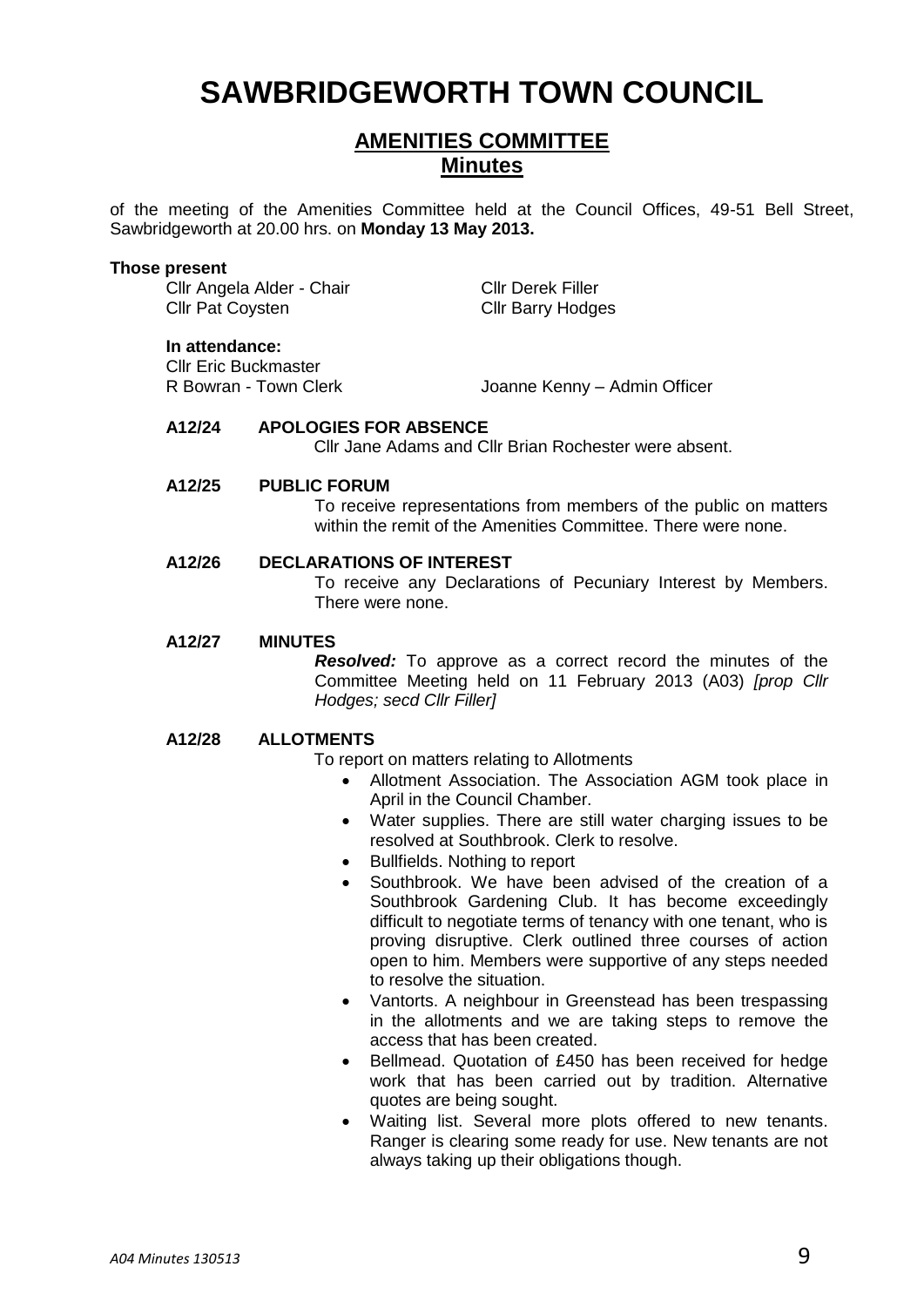# **A12/29 CEMETERY**

## To report on matters relating to the Town Cemetery

- Inspections. Continue to be carried out on a regular basis.
- All data entry is now complete after a two year project. Edge Designs have still failed to load all images onto the system.

## **A12/30 OPEN SPACES & FOOTPATHS**

To report on matters relating to Footpaths and Open Spaces

- Vantorts Park
	- o No issues with either the park or the skateboard area of which we are aware.
- Pishiobury Park
	- o Is currently at the start of a three year renovation and upgrading programme
- Bullfields
	- o No current issues, Town Ranger is now contracted to cut the small children's play area.
- West Road
	- o Inspection and maintenance.
	- o Memorial bench to be removed and refinished
	- o Reports of a squeaky swing now rectified.
	- o Need to relocate dog litter bins
- Other areas
	- o Bell Street flower beds have been cleared.
	- o London Road flower beds have been cleared
- Footpaths
	- o General state is said to be good.

# **A12/31 CIVIC AMENITIES**

- To report on matters relating to Civic Amenities
	- Ranger activities
		- o Report on current arrangements. Steve Parrish is now taking on the role of caretaker for The Manor.
		- Farmers' Market
			- $\circ$  Report on April market 1200 attendees and May market – 800 attendees.
			- o Radio campaign with Heart radio is committed to and effect is being measured.
			- o Several new stall holders recruited and it may be necessary to purchase additional stalls.
		- Facilities at The Manor
			- o The Chamber is now being hired out and we have hosted the first four bookings.
		- Floral Displays
			- o Display for 2013. Sponsorship of planters and baskets will be by Oakridge Nursery this year. Clerk to discuss contents with Cllr Coysten.
		- May Fayre
			- o The event went off without incident.
			- o Mayor, Clerk and organiser Judy Godfrey will attend a police debriefing on 22 May.